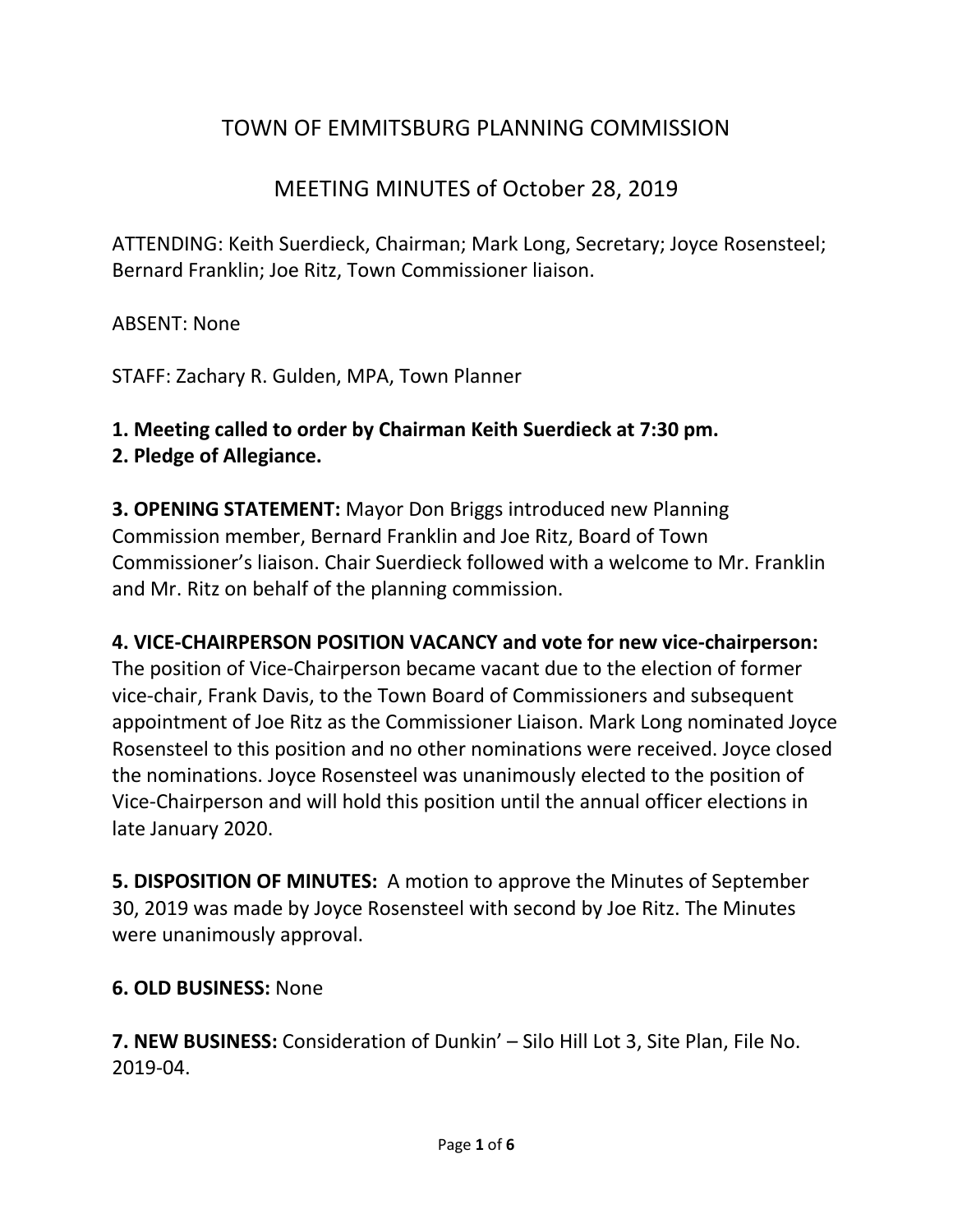Town Planner Zach Gulden made a presentation of the project and site plan. Representatives from Dunkin'; Rick Curry, B&R Design; Shital Patel, Franchise Owner; and Jason Scott, Architect, were on hand to elaborate on the plan and to answer questions.

The applicant requested two modifications to requirements.

1. A modification to allow a 13' by-pass drive aisle instead of a 15' drive aisle on the west side of the building.

2*.* A modification to allow 15 parking spaces instead of 16.

Town ordinance allows these modifications with approval of the Planning Commission and the town staff supports both modification requests.

Mr. Gulden read through and discussed the 21 conditions for approval that staff wants to include for approval of the site plan, as outlined in the October 16 staff memo. In addition to the 21 conditions outlined in the memo, Mr. Gulden also noted that the Vigilant Hose Company wants assurances a standpipe with correct fittings is installed for fire suppression. There was also discussion by commissioners to require some type of barrier between the patio area and traffic lane to prevent someone, especially children, from stepping into traffic.

After discussion by commissioners with questions asked and answered, the following two (2) motions were made.

1) Mark Long moved, with a second from Joyce Rosensteel, to approve the two requested modifications as stated in Town staff's memo dated October 16, 2019.

a. A modification to allow a 13' by-pass drive aisle instead of a 15' drive aisle on the west side of the building.

b*.* A modification to allow 15 parking spaces instead of 16.

The Motion passed unanimously.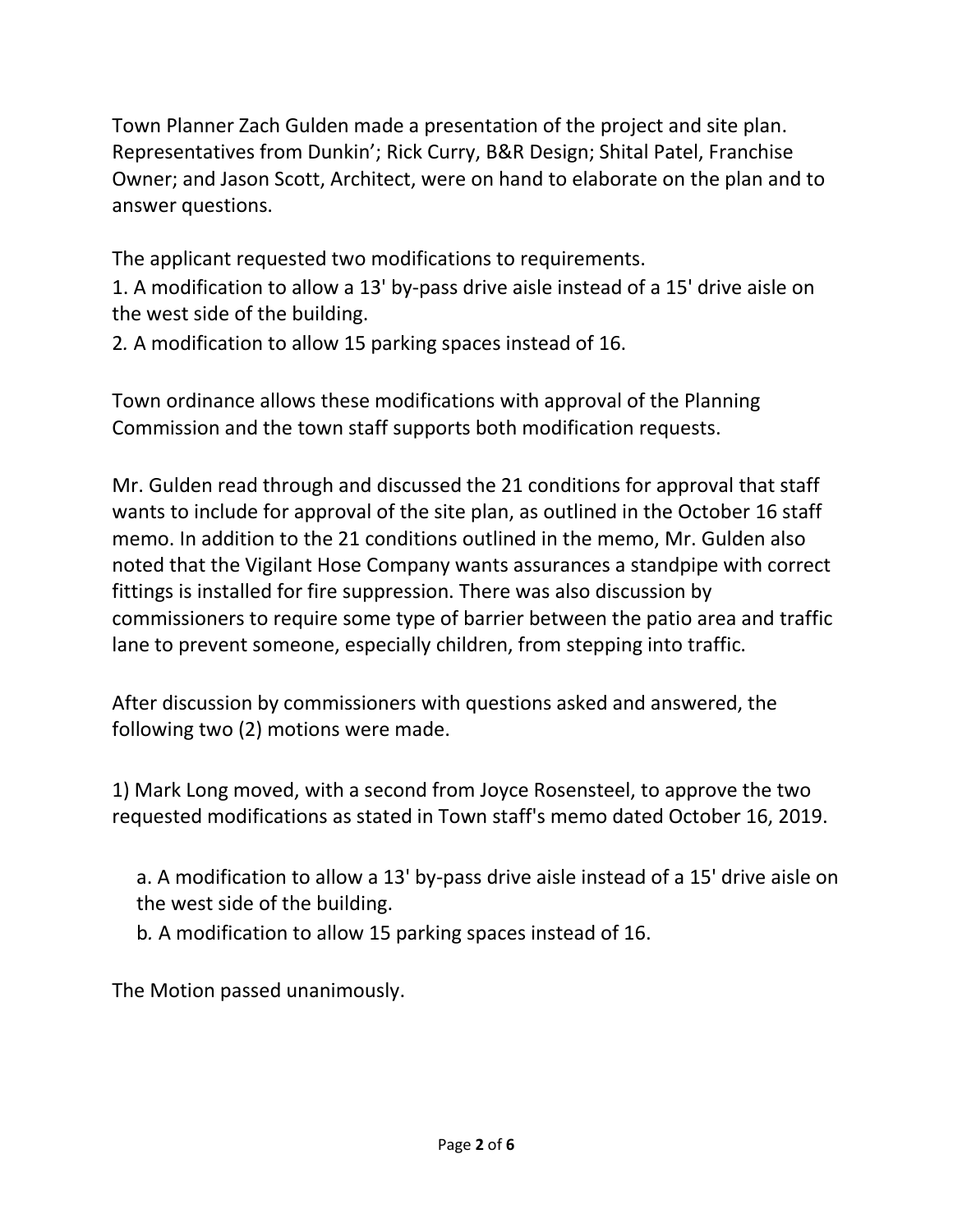2) Mark Long moved, with a second by Bernard Franklin, to conditionally approve the Dunkin' - Silo Hill Lot 3 site plan. The conditions of approval are:

## **SUBDIVISION & ZONING**

1. In accordance with Town Code \$17.20.090 A & B, General Note #12 shall be corrected to read:

 in-kind landscaping shall be installed an*d/*or replaced where absent and screening via six-foot tall solid fence shall be installed along the entire rear lot line to the Town's satisfaction.

Approximately 40' of landscaping behind Lot 6 is absent (see image on site plan area shaded in green) and 16 tree stumps are located behind Lots 1, 2, 3, 4, & 5 (shaded in blue). The applicant shall install and replace with in-kind landscaping to match surrounding area**.**

There are sections of existing 4' - 6' tall fencing scattered on or near the rear property line that are owned and maintained by the neighboring property owners; therefore, it cannot be counted as credit under \$17.20.090*.*A. A new 6' tall solid fence shall be installed on the entire rear lot line (shaded in red) and maintained in order to meet Town Code.

2. Clearly delineated pedestrian crosswalks shall be provided to allow safe and convenient access in accordance with Town Code \$17.08.140.G. The applicant shall add crosswalks to the following areas:

- From the sidewalk to the outdoor patio area */* front door.
- From sidewalk to sidewalk at the entrance*/*exit.

3. A site lighting photometric plan sheet shall be added to the plan in accordance with Town Code 16.20.30.E.

4. A site landscaping plan sheet shall be added to the plan in accordance with Town Code 17.48.050.B.9.

5. Building restriction lines shall be added to the plan.

6. A stop sign and stop bar shall be added at the exit of the lot.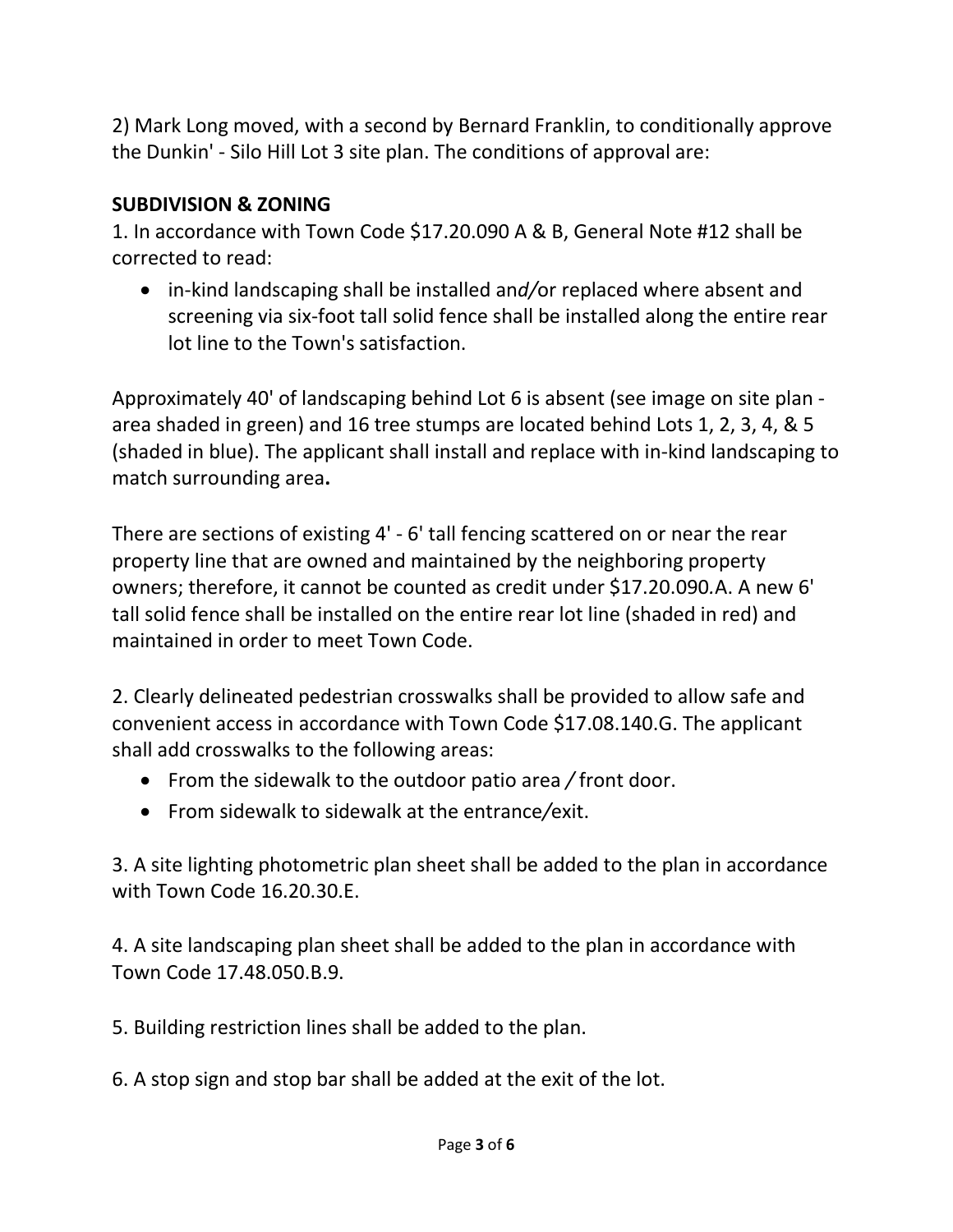7*.* All existing easements shall be shown, and Liber/Folio referenced on the plan.

8. Parking spaces are labeled as 9' x 20'; however, three spaces only measure 17' on the short side. The spaces shall be 20' in accordance with \$17.08.140.B.

9. ADA access from the public right-of-way to the front door shall be provided.

10. ADA access from the ADA access aisle to the front door shall be provided.

11. The entire lot shall be shown on the plan.

12. The site shall be shown on the vicinity map.

13. Horizontal and vertical datum as well as boundary and topographic survey sources shall be referenced on the plan.

14. A "compact vehicle only" sign shall be placed at the rear of the compact parking space.

## **TRAFFIC**

15. The applicant shall paint the curbing in front of the lot and along the street yellow, add no parking signs, and remove the white parking line markings.

16. The applicant shall comply with and construct all traffic improvements as are required by MD SHA.

## **FREDERICK COUNTY CONSERVATION DISTRICT**

17. An erosion & sediment control plan shall be submitted to and approved by the Catoctin and Frederick Conservation District to ensure protection of the SWM pond during construction. A copy of the plan and approval letter shall be supplied to the Town.

## **ADMINISTRATION**

18. A note shall be placed on the plan stating, "Written notice of intent to start work must be provided to the Town no later than ten business days prior to the proposed start date."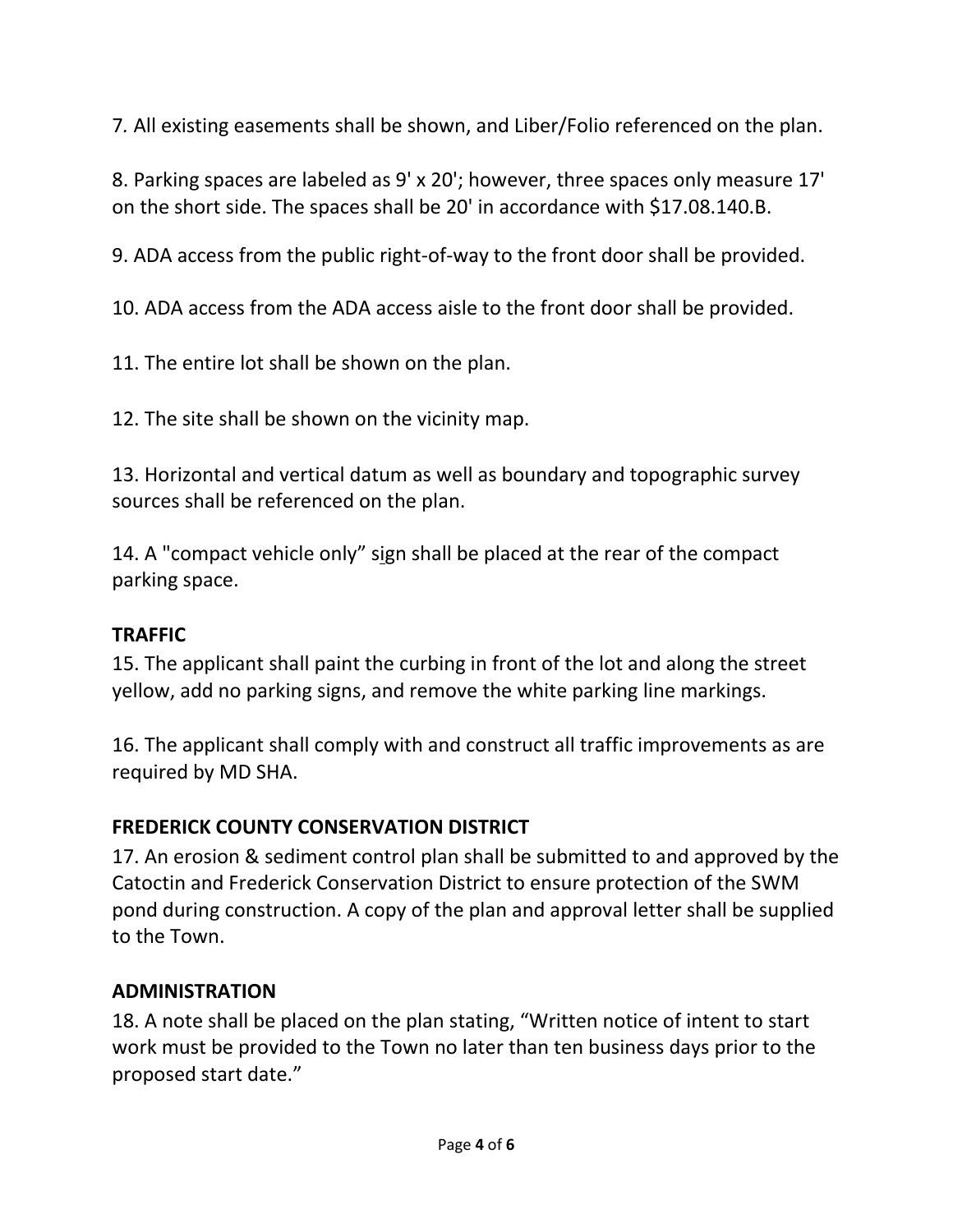19. The required ADA sidewalk improvements and landscaping requirements as stated on the plan must be completed or a satisfactory guarantee of completion (financial security) must be submitted prior to the issuance of any zoning certificate for such building development in accordance with Town Code \$16.12.060. The applicant shall provide financial security in a form acceptable to the Town in the amount to be estimated by the applicant and approved by the Township Engineer to ensure construction of the ADA sidewalk improvements and landscaping shown on the plan. The financial security shall contain the provision that the Town shall be informed in writing at least thirty (30) days before the expiration date of any letter of credit or bond provided as a condition of approval. The improvements shall be completed before an occupancy permit will be issued.

20. The applicant shall pay such fees that are charged from time to time by the Town of Emmitsburg for further reviews or permits as may be required concerning the proposed development.

21. The applicant must apply for and obtain the following permits through the Town:

- Alteration of Infrastructure due to water*/s*ewer alterations (Chapters 13.04 & 13.08).
- Cross-Connection Control A testable backflow prevention device shall be installed on the sprinkler system and directly after the water meter (Town Code Chapter 13.17).
- Zoning permit- signage (Town Code Chapter 17.38).
- Zoning permit change of use (Town Code \$17.48.020).
- Zoning permit -- construction (Town Code \$17.48.020).
- Non-Domestic Pre-Treatment of Wastewater A grease trap and*/*or grease interceptor system shall be installed (Town Code Chapter 15.36).

A Frederick County building permit is also required as with any other local, state, or federal permits required by law.

22. The applicant must install a fire suppression standpipe, along with correct connections, as per Vigilante Hose Company requirements.